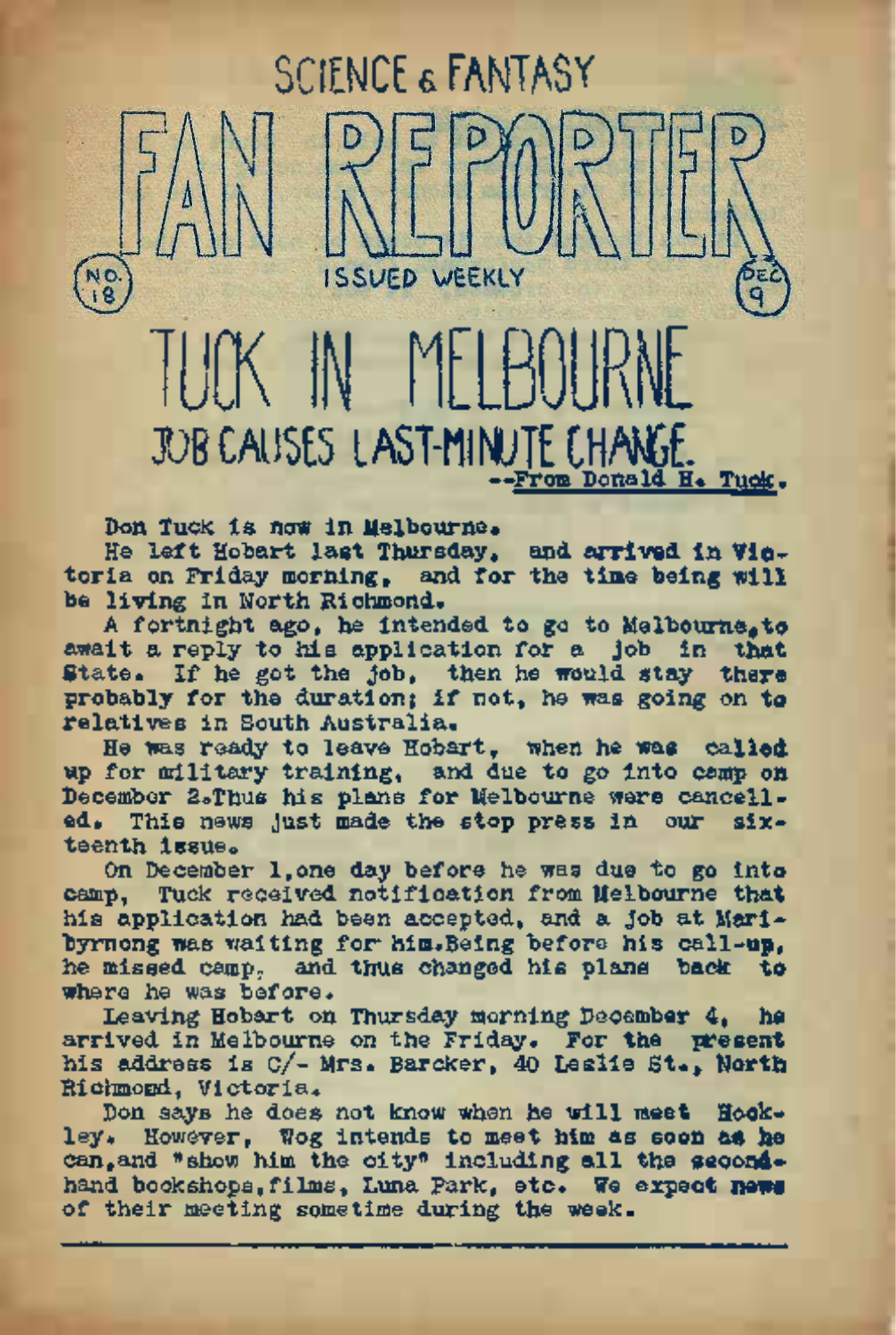SYDNEWS.

# COURT OF INQUIRY ON DEO.28

The F.S.S. has decided to hold the Court of Inquiry on Sunday night, December 28, commencing at 8 p.m. It will be held at Graham Stone's place, 30 The Avenue, Randwick»

It was thought that it could be held on the same day as the third Conference (Jan.4) but as this would make the day too crowded, it was decided to hold it on the preceding Sunday.

Another reason is that most Sydney fans will be able to come on the date arranged. Any fan is allowed to attend.

Preference was given to Stone's place, over Arthur Duncan's, because it is much more accessible to most fans, being in between the Bondi Junction group and the Coogee group.The time (8 o'clock)will give everyone a chance to get there before the Court opens.

Messages will be sent out shortly, informing fans of the details,and notifying those who will be called as witnesses.

## Committee in the state of the state of the committee of the committee of the committee of the committee of the

Details on the Third Sydney Conference, arranged by Bill Veney, and planned to be held on January 4. are now a little doubtful, as Bill's mother is now in hospital.

For the time being. Veney has stopped all plans. preferring to wait until his mother is well again, so as to be able to give all his attention to the Conference, as well as more time and energy.

Mrs. Veney's illness is not serious,but it is just possible that she may have to take a holiday towards the end of the Year, in which case the conference will have to be postponed.

All going well, however, Bill still hopes to hold it on the original date. He has managed to secure a lot of support from other fans.

## M0LES7.0RTH MOVES

Vol Molesworth, who has been living at Sylvania now for over a year, and who has had more than an hour's journey to work every day, has moved, and at prosent is boarding at Bondi Junction,in between the homes of Eric Russell, Colin Roden, and Bill Veney.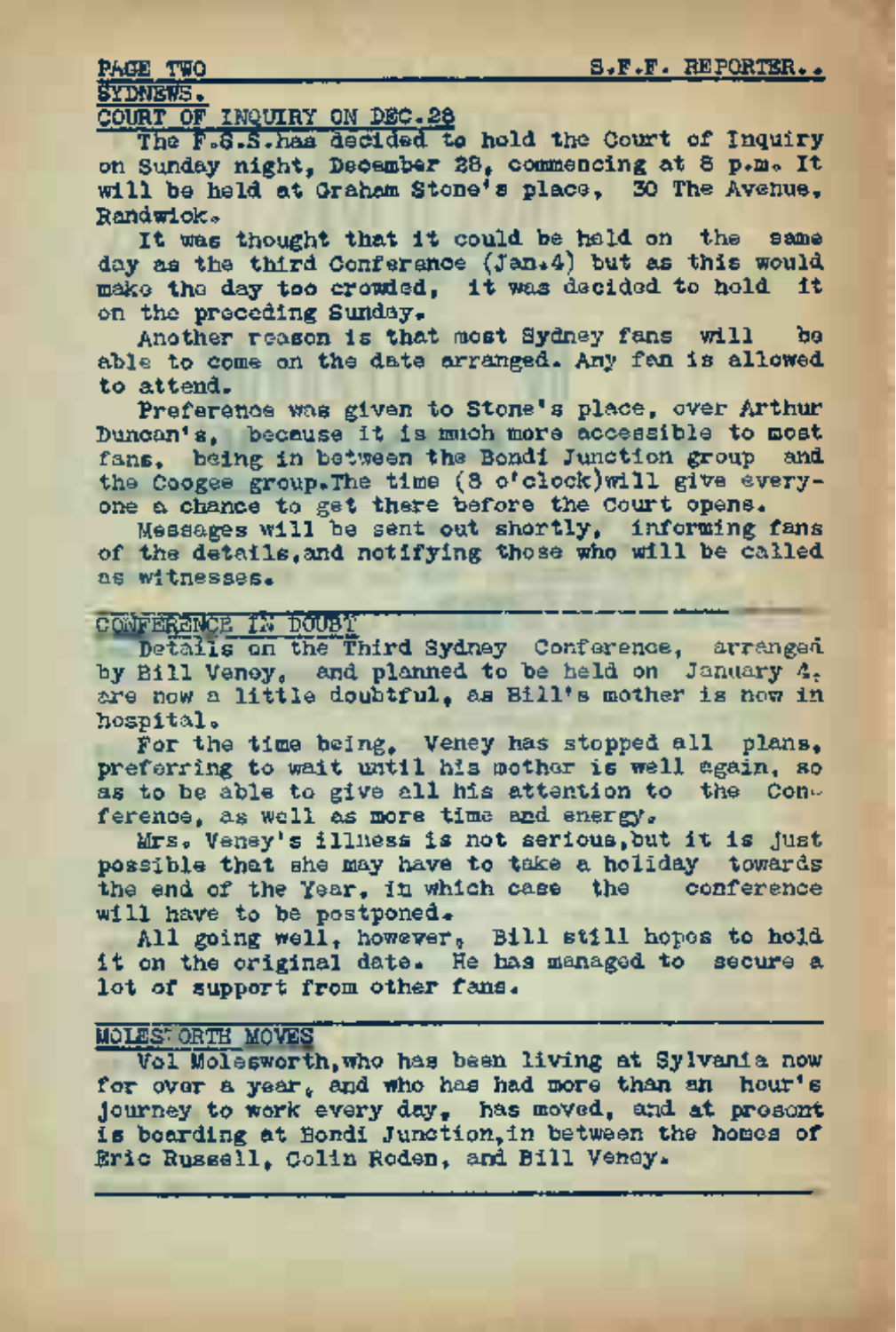## S.F.F. REPORTER FAGE THREE.

# POLL No.5.. COVERS.

*Our* fifth poll is getting into its stride, but before we receive any more votes,we want to tell just how to send them in.

What is required is the magazine, date of issue. artist, and what the cover illustrated. An example would be:

UNKNOWN...SEP.39...MONE BUT LUCIFER...H.W. SCOTT..

If you could send in your vote, with each cover on a separate <line.it> would save us a lot of sorting out and checking up. Five names are required, and they will receive one vote each. This poll is on pre-ban and reprint magazines only. The post-ban polls will come later. If you have not already voted, then get your vote ready right away, and send it straight off.

As each cover would take up a separate line, the partial results would take up too much space here. Next week, however, even if complete details are not printed, we will tell you how the favourites and top votes are getting on.

E.S. DOINGS ' Last meeting, held at Arthur Duncan's home on Friday, December 5, was the biggest for some time, except for the birthday meeting. Bert Castellari was present as one of the guests,to find out more about the Court of Inquiry. Stephen Cooper, who eats hektographs, was the other guest, and he delivered a lecture on the lost Continents. Quite a lot of time was spent on club business.

The quarterly elections were held, and the old executives retained their positions, except that Molesworth resigned from position of treasurer, Roden filling the vacancy.

Arthur Duncan,F.F.A» co-ordinator,promised to have Spaceward out in December.

Next meeting was fixed tentatively for Eric Russ-<br>"a home, on Friday Becomber 19. ell'a home, on Friday December 19.

# **TYT**

Arthur Duncan is now in camp with the Sydney High School Cadets.

Vol Molesworth tells us that Cosmos will not appear for some time yet.

Ted Russell's exams should be over in about three  $weaks<sub>n</sub>$ .